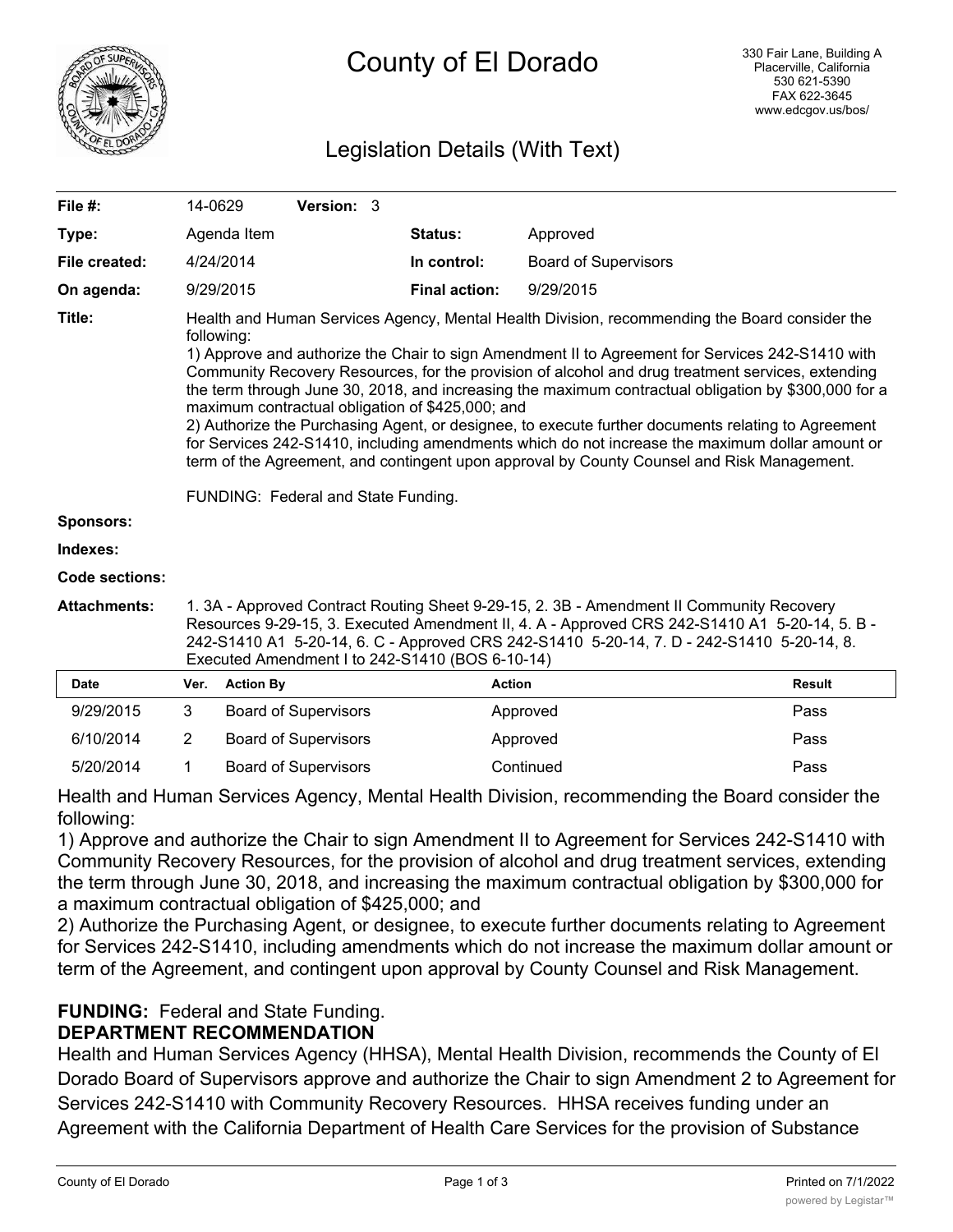Use Disorder prevention and treatment, which mandates HHSA to make substance abuse treatment services available to Medi-Cal beneficiaries through the utilization of Federal and State funds available pursuant to Title XIX and Title XXI of the Social Security Act. The County has neither the facilities nor the staff available to meet the service requirements. Failure to contract with communitybased alcohol and drug treatment providers would result in an inability to meet the service demands of the community, as well as an inability to provide the service levels mandated by the funding agreement. HHSA recommends approval of Amendment 2 to Agreement for Services 242-S1410 to allow continued provision of alcohol and drug counseling and treatment services for both existing and future clients.

# **DISCUSSION / BACKGROUND**

The Substance Abuse and Mental Health Services Administration (SAMHSA) is a branch of the U.S. Department of Health and Human Services and is charged with improving the quality and availability of prevention, treatment, and rehabilitative services to reduce illness, death, disability, and cost to society resulting from substance abuse and mental illness. SAMHSA offers many grant opportunities, including the Substance Abuse Prevention and Treatment (SAPT) Federal block grant, which is mandated by the U.S. Congress to be used to fund substance abuse and mental health services. In California, the public system of care for the prevention and treatment of Substance Use Disorder (SUD) is overseen by the California Department of Health Care Services (DHCS) and is administered by counties. DHCS annually receives SAPT, Medicaid, and State Behavioral Health Realignment funding that it makes available to counties to provide these mandated substance abuse prevention and treatment services.

The County of El Dorado Board of Supervisors approved revenue Agreement 284-F1511 (DHCS 14- 90055) with DHCS on December 2, 2014, for the provision of SUD services during the term of July 1, 2014 through June 30, 2017 (File ID 14-0612, Item 13). One of the missions of the HHSA is to provide an array of evidence-based services designed to prevent and reduce alcoholism and drug addiction. HHSA's SUD programs accomplish this mission through education, prevention, treatment, and counseling services offered directly through contracts with community agencies.

On December 2, 2013, the Purchasing Agent executed Agreement for Services 242-S1410 with Community Recovery Resources, for a term commencing upon execution through June 30, 2014 and a maximum contractual obligation of \$62,000. On May 20, 2014, HHSA presented to the Board of Supervisors, Amendment 1 to Agreement for Services 242-S1410 with Community Recovery Resources. The Board continued all May 20, 2014 agendized items to the June 10, 2014 Board of Supervisors meeting. Therefore, on June 10, 2014, the Board of Supervisors approved Amendment 1 to Agreement for Services 242-S1410, which extended the term to June 30, 2016 and increased the maximum contractual obligation to \$125,000 (File ID 14-0692, Item 65).

The services provided by Community Recovery Resources continue to be a successful tool to support individuals and families of HHSA's Mental Health Division. HHSA maintains agreements with multiple local vendors for the provision of Alcohol and Drug Program counseling and treatment services to ensure that all clients can be referred by their caseworker on an "as requested" basis to